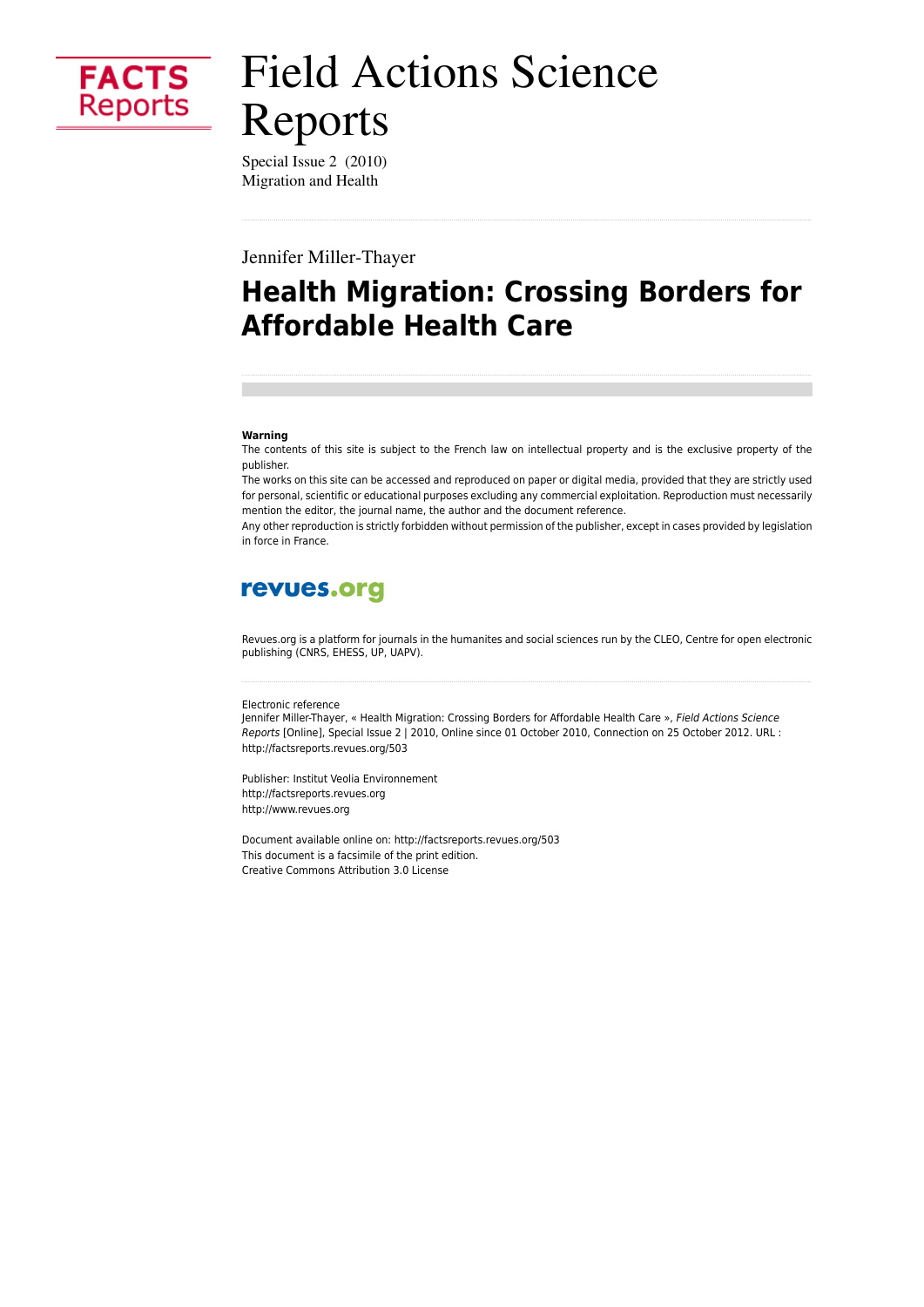

### Health Migration: Crossing Borders for Affordable Health Care

#### **J. Miller-Thayer**

Anthropology Department, University of California, Riverside

Abstract. Approximately 45.7 million people in the United States are uninsured and unknown numbers of this population are underinsured, severely limiting their access to medical care. To address this problem, people use innovative strategies to increase their access through cross-border care options. The U.S.-Mexico border provides unique challenges and opportunities for health care in this context. The lower cost of medical and dental procedures and medications in Mexico makes that country an attractive alternative for low-income populations in the United States. Thus segments of the U.S. population practice transnational medical consumerism in an attempt to optimize their health by using the resources available in both countries. This practice has economic benefits for the people who access health care at an affordable rate and for the medical markets of the country providing the care. Drawing on data collected in the field in 2002, 2004, and 2005, this paper presents some of the complexities and dynamics of medical pluralism occurring at the U.S.-Mexico border.

Keywords. Transnational medical consumerism, U.S.-Mexico border, health insurance, social networks.

#### 1 Introduction

The recent U.S. debates on health care reform have highlighted the fact that, for large segments of the population, the medical system in the United States is absent or inadequate. These problems are not new, but they are being exacerbated by the current economic recession as more people are laid off, lose their medical coverage, and experience falling incomes due to "economic adjustments" enacted by employers. Though the people who are underserved by or excluded from the medical care structure may appear vulnerable because of their lack of access, the U.S. ideology of independence and their need for treatment motivates them to find innovative solutions to their pressing medical needs. This results in some people meeting their care needs by using another country's healthcare system (Darcé 2007, 2009; Bastida *et al*. 2008; Sweeny 2008; Llana 2007; Vitucci 2002; Berestein 2002; Landeck and Garza 2002; Corchado and Carbajal 2002; Associated Press 2001; Macias and Morales 2001; Fairbanks 1997; Garcia 1993; Belkin 1988).

In this context, the U.S.-Mexico border provides unique opportunities for health care. The lower cost of procedures and medications in Mexico makes it an attractive alternative for low-income populations in the United States. Thus portions of the U.S. population practice cross-border health care as transnational medical consumers. They attempt to optimize their health by making the best use of the resources

available in both countries. Economically, this practice has benefits for the populations who access health resources at an affordable rate and for the medical markets of the countries providing the care, thereby providing incentives for the practice to continue as long as circumstances warrant.

Transnational medical consumers include seniors ("snowbirds"), year-round border residents, and day and weekend border crossers. A snowbird is someone 55 years or older, from the northern United States or Canada, who spends winter months in the warm U.S. South. Generally, snowbirds live in the Southwest for 5 to 6 months of the year, arriving in October or November and leaving in late March or early April. My research area of Southern California and Arizona



Figure 1. Transnational medical consumers waiting to cross back into the United States

*Correspondence to:* Jennifer Miller-Thayer (Jennmiller21@aol.com)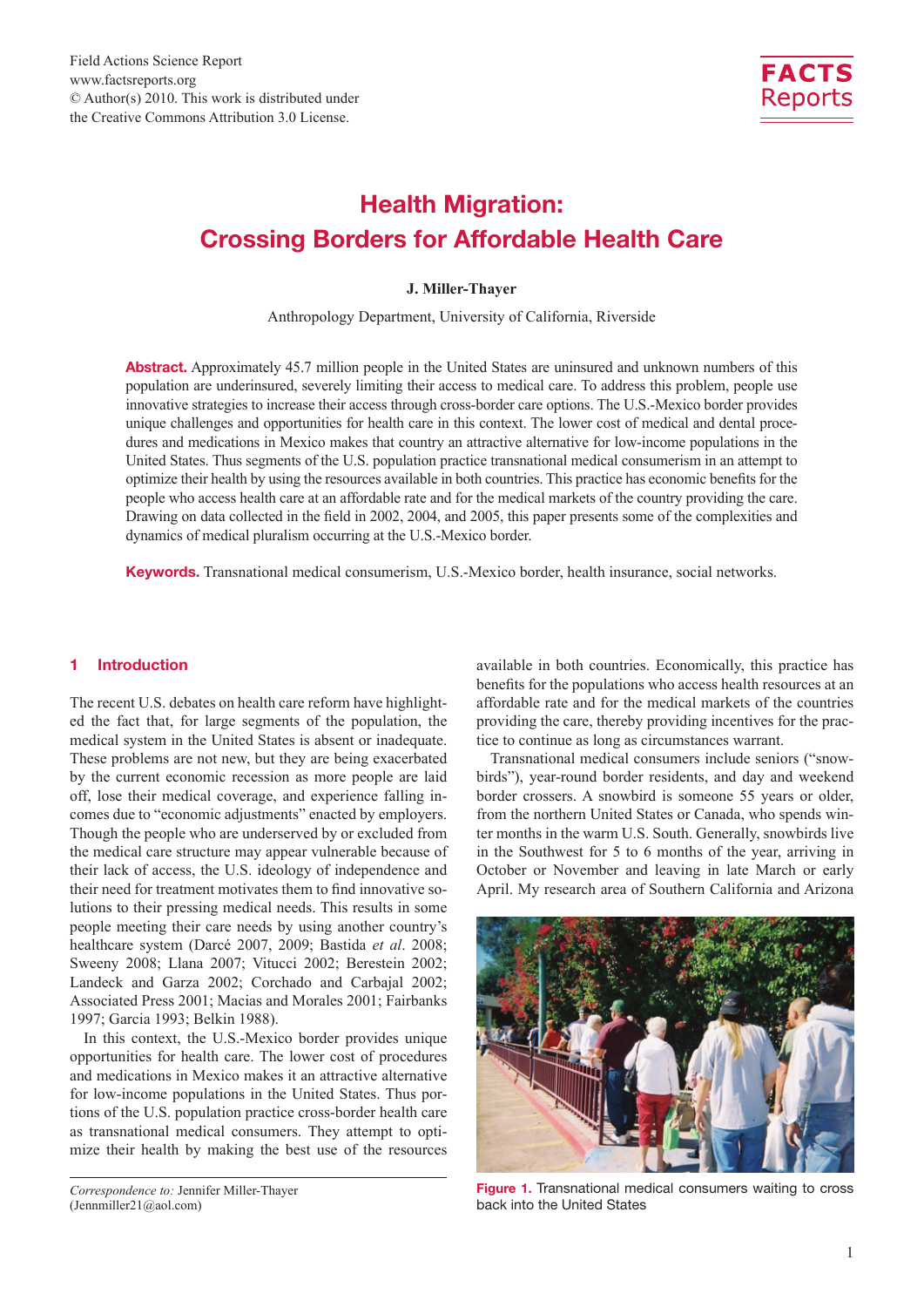is a popular destination for snowbirds, who come from Canada and a variety of U.S. states, including Kansas, Washington, Missouri, Nebraska, Idaho, Illinois, Michigan, Oregon, Montana, and Utah. Several have moved permanently to the Southwest and live there year round. While wintering in the U.S. South, many snowbirds stock up on medications, get glasses, and receive dental care in Mexico at rates that are lower than those in the United States.

Day and weekend crossers accessing medical care in Mexico tend to be members of at-risk populations, such as the poor, the uninsured, and the underinsured, who visit Mexico for a day or weekend to obtain care. Many, though not all, live in northern areas of the border states, though some hail from further north. Some day and weekend crossers take tour buses that originate in California or Arizona; others carpool with family members and/or friends from as far away as Minnesota, Oregon, and Washington. A few stay with family or friends for the weekend; others stay in hotels or RV parks. Individuals in this group are sometimes younger than the 55-year age marker that defines snowbirds.

Year-round border residents are an at-risk U.S. population because many border cities have high rates of poverty and, thus, higher rates of morbidity and mortality (Fairbanks 1997, 73-74). Nevertheless, border-area residents can benefit from their close proximity to Mexico and the less costly care options available there. They have the advantage of not having to travel far to access services in Mexico, and they can obtain care throughout the entire year. Additionally, there are border insurance policies available that cover the care border residents receive in Mexico. These provide incentives to access the less costly care across the border, which may result in a higher level of treatment than might be attained if these border residents were restricted to U.S. facilities only.

#### 2 Research Design

This research was conducted on the Arizona and California portions of the U.S.-Mexico border and in Los Algodones, Mexico, in July-August 2002 and April 2004-May 2005. The data come from 33 semi-structured interviews and surveys taken from opportunity and snowball samples and participant observation with transnational medical consumers as they pursued health resources in Mexico. I have documented cross-border health care practices, contexts, strategies, and the perceptions of those accessing medical resources.

#### 3 Research Findings

Table 1 shows the demographics of the people I interviewed. Interviewees were 65.8 years old on average. Sixty-four percent were female and 36% were male. Seventy percent were married, 15% were single, never married, and the remaining 15% were divorced or widowed. Their educational attainment consisted mainly of a high school diploma or some college but no degree. Most of the interviewees who stated their income fall below \$65,000 annually, with the majority in the \$15,000-\$25,000 range.

Table 1. Interviewee Demographic Data

| Characteristic               | Count          |
|------------------------------|----------------|
| Sex                          |                |
| Female                       | 21             |
| Male                         | 12             |
| Age (in decades)             |                |
| Under 30                     | 0              |
| 30s                          | $\mathfrak{2}$ |
| 40s                          | $\mathfrak{2}$ |
| 50s                          | 4              |
| 60s                          | 11             |
| 70s                          | 10             |
| 80s                          | 3              |
| 90s and older                | 1              |
| <b>Marital status</b>        |                |
| Single, never married        | 5              |
| Married                      | 23             |
| Divorced                     | 3              |
| Widowed                      | 2              |
| <b>Education completed</b>   |                |
| Less than high school        | $\overline{4}$ |
| High school diploma          | 9              |
| Some college, no degree      | 12             |
| College graduate             | 5              |
| Graduate school, no degree   | 1              |
| Graduate school graduate     | 2              |
| Annual income (U.S. dollars) |                |
| Under \$15,000               | 3              |
| \$15,000-25,000              | 6              |
| \$25,001-35,000              | 1              |
| \$35,001-45,000              | 3              |
| \$45,001-55,000              | $\mathfrak{2}$ |
| \$55,001-65,000              | 3              |
| \$65,001-75,000              | 0              |
| \$75,001-85,000              | 1              |
| \$85,001-95,000              | $\mathbf{1}$   |
| \$95,001-105,000             | $\overline{c}$ |
| Over \$105,000               | 1              |
| Declined to state            | 10             |
| <b>Insurance coverage</b>    |                |
| Yes                          | 31             |
| No                           | 2              |

#### 4 Discussion

#### 4.1 Why Cross the Border for Care?

One of the first questions people ask about transborder care at the U.S.-Mexico border is: "Why are people crossing into Mexico for health care?" The most common answer by far is, "It's cheaper there" (tables 2 and 3). One's ability to pay for health services and for insurance critically determines the type and amount of medical care one can acquire in the U.S.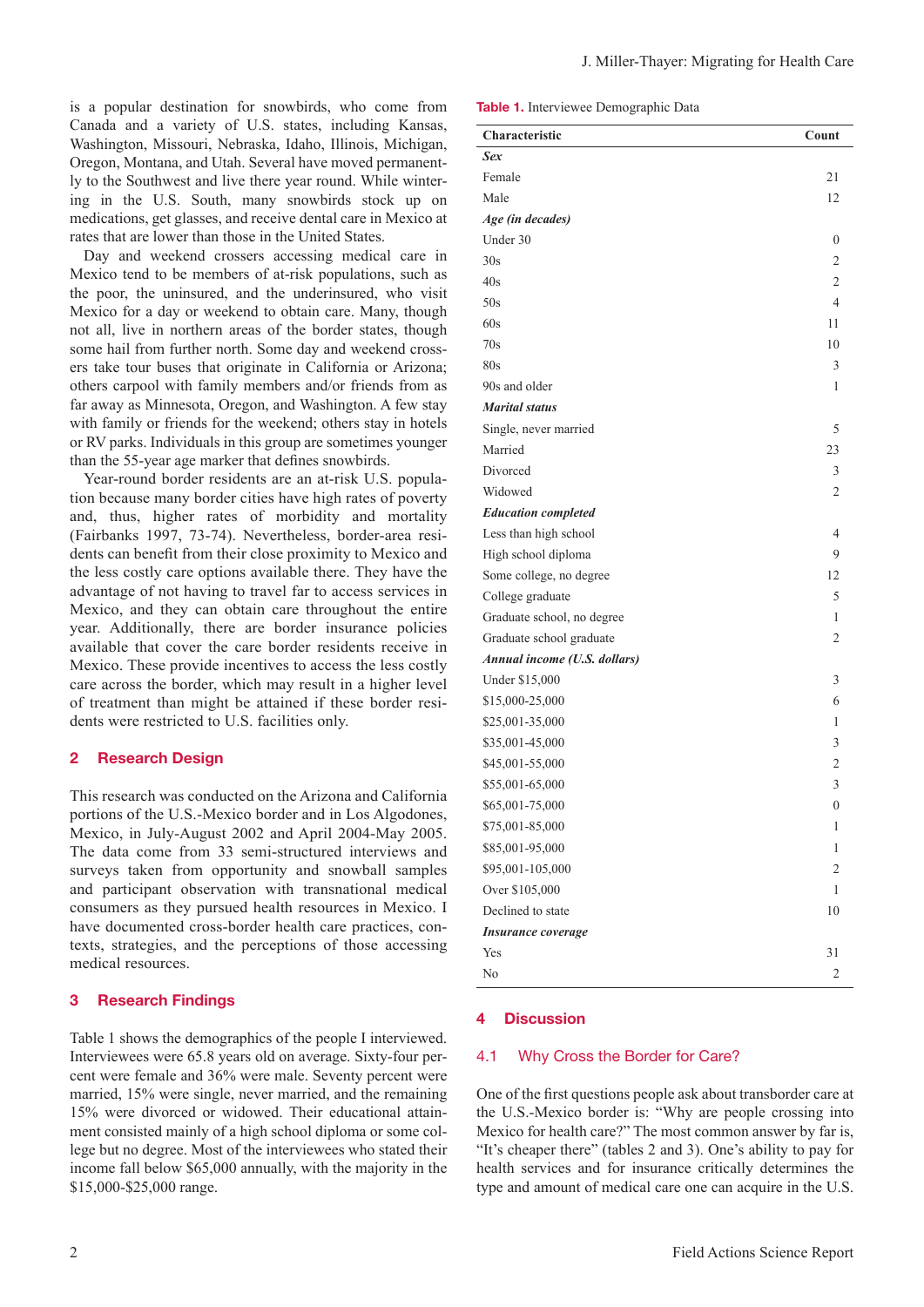system. Many people assume that those crossing the border for services have no insurance at all; however, most do have some coverage. Of those I interviewed, all but two have insurance (table 1). The majority have Medicare along with a supplemental insurance to cover some costs that Medicare does not. Some have coverage through employee retirement benefits, some are military veterans and receive insurance via a veteran plan, others have HMO or PPO plans such as Blue Cross and Aetna, and the Canadians have Canadian insurance plus a supplemental U.S. plan to cover them during their travels in the United States. The lowest income groups are eligible for Medicaid.

The problem with all of these plans is that the coverage is incomplete or the patient's share of cost is so high that people cannot afford the care and services available in the United States. For instance, prescriptions are so expensive in the United States that, without insurance or adequate coverage, many people cannot access this essential health resource. The few interviewees who had Medicaid had some prescription provisions during my research period; however, people would reach their maximum benefit within 6 to 9 months and then have to pay full price for their medications for the remainder of the year. Those with Medicare fared even worse

since they had no prescription coverage. Phyllis explained: "Seniors have Medicare, but it doesn't cover medications, dental, or vision. The seniors come [to Mexico] for prescriptions. If you come at 10 a.m. at the gate, people older than us [their mid-60s] are there walking with canes, walkers, or in scooters, going for services."

Another way that Mexican health options have influenced the insurance market are the border health insurance policies offered to people working and residing in the border area (defined in miles from the border and specified differently by different insurance companies). Many employers along the border offer border policies to their employees. These policies, which cover care in Mexico with no or lower patient co-pays than a comparable U.S.-only plan, save money for both the worker and the employer. Employees must go to Mexico for eye glasses and dental and medical care. They can, however, receive emergency care in the United States. Co-pays are typically \$4, and sometimes zero, in contrast to the average U.S. co-pay of \$15.00 per visit. This alone can produce significant savings for the patient. Additionally, prescription costs are lower, since this co-pay is also nonexistent or lower than the comparable U.S. co-pay. The outlay for the employer is lower as well, which means that some employers

|  |  |  | <b>Table 2.</b> Cost Comparison of Medications in the United States and Mexico |  |  |  |  |
|--|--|--|--------------------------------------------------------------------------------|--|--|--|--|
|--|--|--|--------------------------------------------------------------------------------|--|--|--|--|

|                                       | Cost (U.S. dollars)                |                         |  |  |  |
|---------------------------------------|------------------------------------|-------------------------|--|--|--|
| <b>Medication</b>                     | U.S.                               | <b>Mexico</b>           |  |  |  |
| Azucort triamcinolona cream           | $$6.50$ /tube                      | $$2.50$ /tube           |  |  |  |
| Cipro antibiotic (100 count)          | $$100.00+$                         | \$11.00                 |  |  |  |
| Advair inhaler                        | \$200.00                           | \$40.00                 |  |  |  |
| Ceftin (20 count)                     | N/A                                | \$22.00                 |  |  |  |
| Sintrocid                             | $$5.00/30$ count (generic)         | $$17.25/100$ count      |  |  |  |
| Claritin D                            | $$7.00/5$ count                    | $$11-12.00/20$ count    |  |  |  |
| Actonel (4 count)                     | \$90.00                            | \$53.00                 |  |  |  |
| Nexium (Prilosec), 40 mg (brand name) | $$145.00/30$ count                 | \$32,00/100 count       |  |  |  |
| Prilosec generic                      | $$135.00/30$ count                 | $$14.00/100$ count      |  |  |  |
| Lipitor generic (100 count)           | \$186.00                           | \$62.00                 |  |  |  |
| Allopurinol 300 mg.                   | $$14.00/2$ -month supply (VA)      | $$5.00/2$ -month supply |  |  |  |
| Asthma inhaler (no brand)             | $$5.00/1$ count                    | $$5.00/3$ count         |  |  |  |
| Delanotin (700 count)                 | \$700 (Rite Aid) / \$380 (Walmart) | \$42.00                 |  |  |  |

*Sources:* Costs as reported by U.S. and Canadian consumers; RVnet.com

|  |  | <b>Table 3.</b> Cost Comparison of Medications in the United States, Mexico, and Canada |  |  |  |  |  |  |  |  |  |
|--|--|-----------------------------------------------------------------------------------------|--|--|--|--|--|--|--|--|--|
|--|--|-----------------------------------------------------------------------------------------|--|--|--|--|--|--|--|--|--|

|                                      | Cost (U.S. dollars) |                    |                                 |  |  |  |
|--------------------------------------|---------------------|--------------------|---------------------------------|--|--|--|
| <b>Medication</b>                    | U.S.                | <b>Mexico</b>      | Canada                          |  |  |  |
| Vioxx, $25mg(100 \text{ count})$     | \$357.00            | \$48.00            | \$149.00                        |  |  |  |
| Premarin, 625mg (100 count)          | \$32.00             | \$8.00             | \$19.00                         |  |  |  |
| Lopressor, $50mg(100 \text{ count})$ | \$17.00             | \$8.00             | \$14.00                         |  |  |  |
| Salbutamol                           | N/A                 | \$12,98/600 doses  | $$18.31/200$ doses <sup>a</sup> |  |  |  |
| Flovent                              | N/A                 | $$18.11/60$ doses  | $$78.00/120$ doses <sup>a</sup> |  |  |  |
| Prozac, 20 mg                        | N/A                 | $$20.00/100$ count | $$98.00/80$ count <sup>a</sup>  |  |  |  |
| Penicillin, 500 mg (100 count)       | N/A                 | \$8.50             | $$50.00^{\circ}$$               |  |  |  |
| Servent (60 doses)                   | N/A                 | \$24.99            | \$44.00 <sup>a</sup>            |  |  |  |

Sources: Costs as reported by U.S. and Canadian consumers; RVnet.com. <sup>a</sup>includes \$10.00 dispensing fee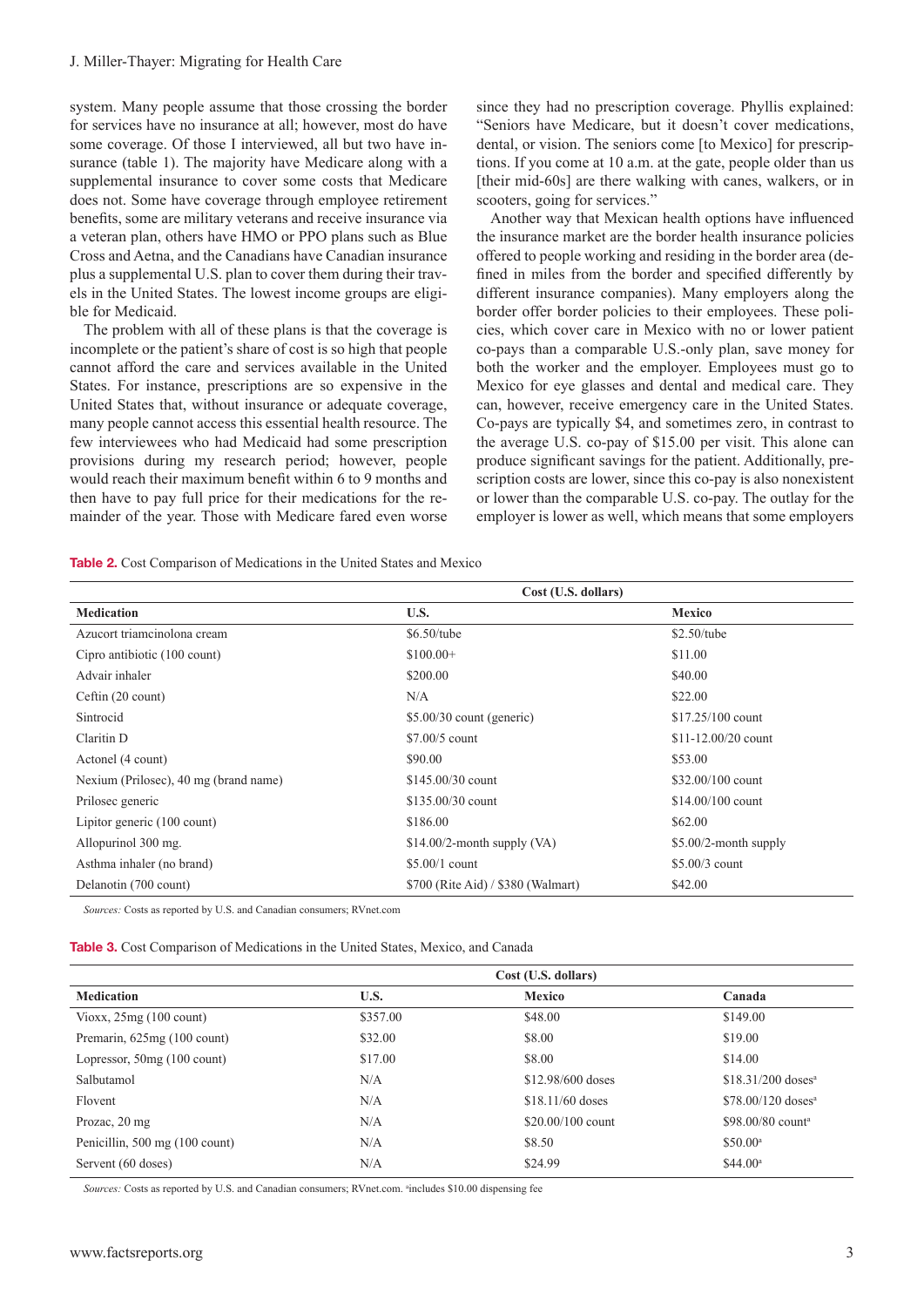who could not previously afford to provide health insurance to their workforce can now offer this plan to their employees (Darcé 2007; Berestein 2002; Mena 2002; Associated Press 2001). Thus the less expensive health care options available in Mexico provide a health care supplement to the more expensive (and, therefore, exclusive) U.S. health care system.

Clearly the savings on prescription drugs bought in Mexico can be considerable. Because many seniors live on limited and/or low incomes, have inadequate insurance coverage, and take more than one medication, they reap a particular benefit when filling their prescriptions in Mexico. Further, their lives are put at risk if they are unable to access these health-conferring resources; for example, many cut their pills in half or take their medications every other day in order to stretch their medication dollars. Others must choose between purchasing their medications or paying for food and rent. For the snowbirds and other transnational populations, the use of transborder health care allows them to solve their health care dilemmas by bypassing the lack of access in the United States and gaining access in the more affordable Mexican care system.

For example, Nancy, a retired nurse from Arizona, explains that she buys 12 of her 14 medications in Mexico, with her U.S. doctor's approval. Her thyroid medication costs \$15 for one month of generic pills in the United States. In Mexico she gets 3 months of generic medication for \$6, saving a total of \$156 a year. She also buys Prednisone, Prozac, and Actonel for her osteoporosis there. Were she to buy Actonel in the United States, she would pay \$810 a year (including her deductible); in Mexico she pays \$636, for an annual savings of \$174. Since she can purchase all of her medications in one or two trips to Mexico and carpools there with friends, purchasing her medications in Mexico is a very cost-effective option. Moreover, she reports that all the medications she purchases in Mexico are perfectly acceptable in quality.

Many snowbirds also receive dental care and purchase eye glasses in Mexico because those services are not covered by Medicare or carry high deductibles and co-pays under other types of insurance. Tony states, "[Care] is less expensive [in Mexico] most of the time." He explains that his wife's glasses cost one-fourth the U.S. price in Mexico, at \$88.00, including the eye exam, versus \$300 with insurance in the United States. Earl explains, "I have state insurance coverage for



Figure 2. A transnational consumer getting dental work done in Mexico



Figure 3. A sign welcomes snowbirds to a business in Los Algodones, Mexico

dental care, but the deductable is so high; that's why I come here [to Mexico]. I've been coming here for a month now for my dental work." He had a tooth pulled, a root canal, and got crowns and bridge work in Mexico for \$800, care that he says would have cost \$3,000 to \$5,000 in the United States.

This is an economic win-win situation for transnational medical consumers and medical providers in Mexico. Snowbirds access needed medical procedures and medications, and the medical industry in Mexico thrives. This crossborder medical access has brought tremendous growth in the health care sector in many Mexican border towns. For example, Los Algodones, a small border town that local U.S. newspapers have dubbed "the Mecca of medicine," had some 50 dentists' offices, 26 pharmacies, and 20 opticians' offices in a six-block radius from the border crossing in 2002 (Coates, Healy, and Morrison 2002). When I conducted my research there just a few years later, there were about 86 dentists' offices, 24 pharmacies, and 29 opticians' offices in the border zone, along with many physicians' offices, several barber/ beauty shops, a health food store, restaurants, bars, souvenir shops and stalls, liquor stores, and a bakery. Furthermore, more offices were under construction.

#### 4.2 Social Networks and Community

My findings show that social networks play an important role in shaping transnational health care practices and mitigating risks through the transferring of crucial information about which pharmacies, dentists, and opticians to visit, where to find the best prices on medications, and where and how to cross the border. In addition, many transnational medical consumers were introduced to cross-border health care by friends and/or family who already practiced this form of access. When asked how they started accessing services in Mexico, over 90% of the crossers I interviewed said they learned about them from friends, family members, neighbors, and other travelers who were already going to Mexico for such services. For example, Grace stated that her dentist "was recommended by someone who had been there. I didn't know her well [the recommender]. I see a lot of Americans there, I never see a Mexican there."

Further, 87% of those interviewed stated that they went to the same practitioners every time they went to Mexico for care, visiting the same eye clinicians and dentists but not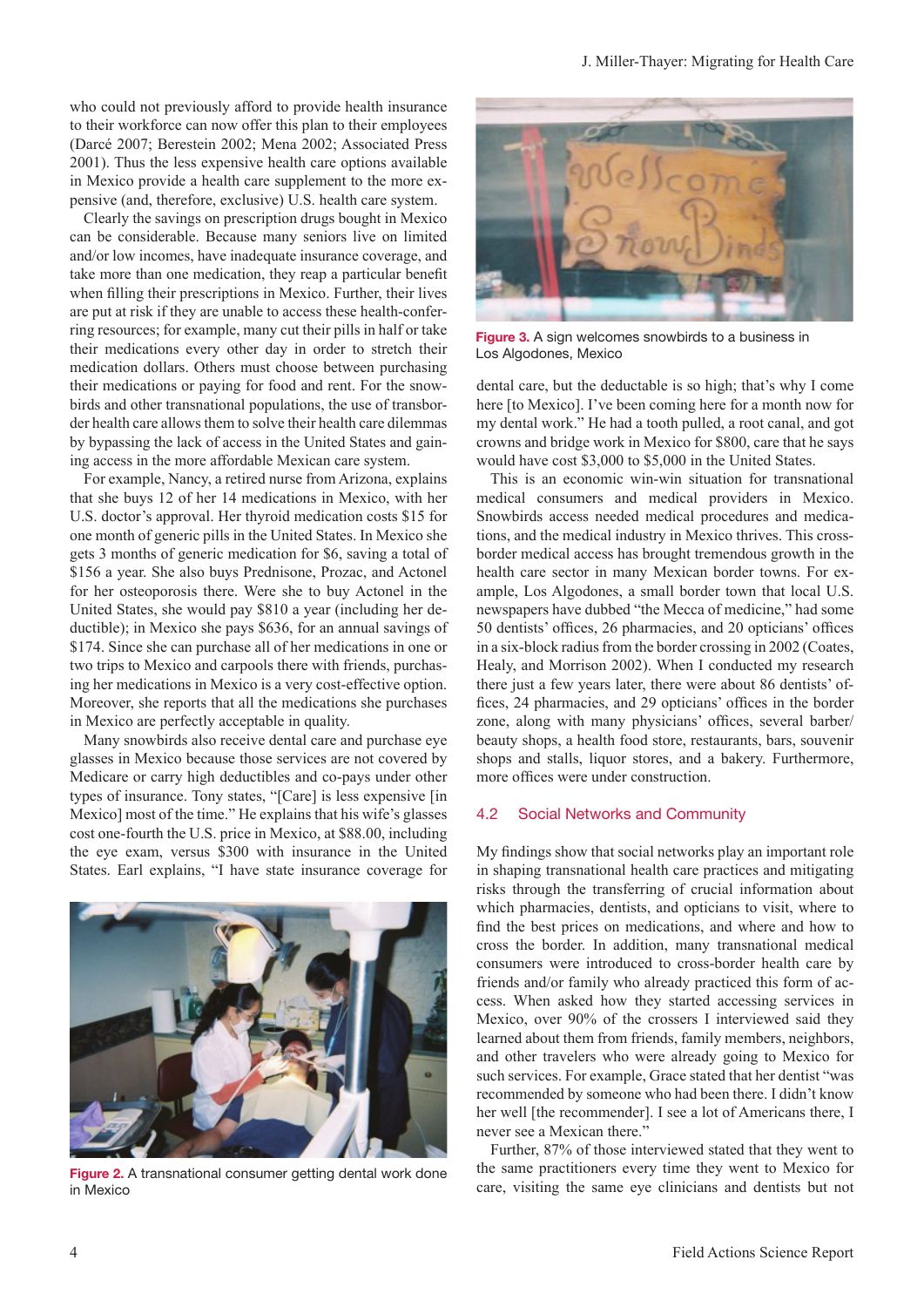necessarily the same pharmacies, where medical consumers generally look for the lowest prices. Transnational medical consumers have built relationships of trust with their Mexican doctors, dentists, and eye care providers, and sometimes with pharmacists as well. I often witnessed patients catching up with the personal happenings in their providers' lives and vice versa, making plans to meet for lunch or dinner, or even to attend social functions together, such as a daughter's engagement party.

Although accessing health care transnationally is economically beneficial and possibly healthier for consumers and also beneficial for the health care markets of the countries providing the care, some interests, such as the American Medical Association and pharmaceutical companies, do not view this practice as either positive or healthy. Risk campaigns presented in the media stress the dangers associated with crossborder care. However, the social networks that exist among transnational consumers and providers mitigate many of the risks associated with buying medical supplies and services in a foreign country. These consumers are challenging the ethnocentric notion that health care in the United States is better than in other nations. Their empirical experiences debunk the myths of risk and danger that corporations, government, and the media perpetuate, a message these transnational medical consumers distrust because they view its sources as motivated by greed rather than concern for improving people's health. Their networking adds an element of safety; they can rely on the experiences of those who have gone before them and they can access the knowledge of those familiar with the new system to reduce their risk of harm.

#### 5 Conclusion

It is easy to get caught up in the economics of this transnational strategy. As good consumers, we want to maximize our purchasing power, so we can easily see the rationale behind this behavior. However, these transnational medical consumers are not driven solely by a desire to save money, though this is certainly an important consideration. But it is essential to understand that their behavior is also tied to other health care aspects and contexts, such as insurance coverage and health perceptions, knowledge, needs, and practices. The market's pricing and lack of insurance coverage and availability have excluded them from medical resources in their home country. Medications and procedures that are not covered or not sufficiently covered result in a lack of access and lower quality of life and can even mean death. Therefore, the money-saving strategy of crossing the border is not only about comparison shopping and saving money to improve their economic status. It is about being able to afford access to these life-conferring assets to improve their quality, and in some cases their quantity, of life. It is precisely this point that makes transnational medical consumers so angry at the pharmaceutical companies and other medical providers. Their anger at the U.S. medical system stems from a feeling that it does not care about them as people, only as a source of profit—a stance they find incomprehensible when it is their lives that are at stake.

This research has practical implications for improving public health and insurance services for populations living in the border region through innovations in international cooperation projects on health, the facilitation of health care access for at-risk populations, and increased economic opportunities in health care on both sides of the border. The opportunity to help the people who are excluded from the U.S. medical system by accessing border resources is already evident in the practices of transnational medical consumers. While the issues surrounding this practice are complex and multifaceted, one option may be to expand border insurance policies to include non-border and temporary border residents in their covered populations. This would allow those seeking dental care, glasses, and medications in Mexico to more readily access these resources, and perhaps even increase the number of those able to benefit from this option. It is important to note that this solution is limited at best, given that it does not address issues of access within the United States. However, it may relieve the urgency for those now in need as they wait for a more comprehensive resolution to health care acquisition in their home country.

These findings underscore the disparities in insurance and health care access between population groups in the United States that drive the practice of transborder health care. At the heart of this practice are social networks of mobile populations connected through the Internet and shared locales during their winter migrations. At-risk populations, spurred by an ideology of independence and pressing health needs, have found their own way to overcome health care obstacles by crossing into Mexico and obtaining medications and services at an affordable cost. This transnational medical pluralism occurs where people's agency, needs, and willingness to traverse a national border combine with the economic incentives of Mexico to provide needed services to those populations. As long as the U.S. health care system neglects certain sectors of its population, this decades-long practice will continue.

#### **Acknowledgements**

The fieldwork was supported by grants from UCMEXUS, the Ernesto Galarza Applied Research Center (EGARC), and the University of California, Riverside Humanities Grant.

#### References:

- Associated Press (2001), "Company Will Offer Trips to Buy Prescription Drugs in Mexico," December 19.
- Bastida, Elena, H. Sheldon Brown, III, and Jose A Pagan (2008), "Persistent Disparities in the Use of Health Care along the US-Mexico Border: An Ecological Perspective," American Journal of Public Health, Vol. 98, pp. 1987-1995.
- Belkin, Lisa (1988), "Health Care on the Border: Poor Go to Mexico," New York Times, October 12.
- Berestein, Leslie (2002), "Health Insurance: Doctors without Borders," Time, October 14.
- Coates, Ken S., Robert Healy, and William R. Morrison (2002), "Tracking the Snowbirds: Seasonal Migration from Canada to the U.S.A. and Mexico," American Review of Canadian Studies, Vol. 32, No. 3, pp. 433-452.